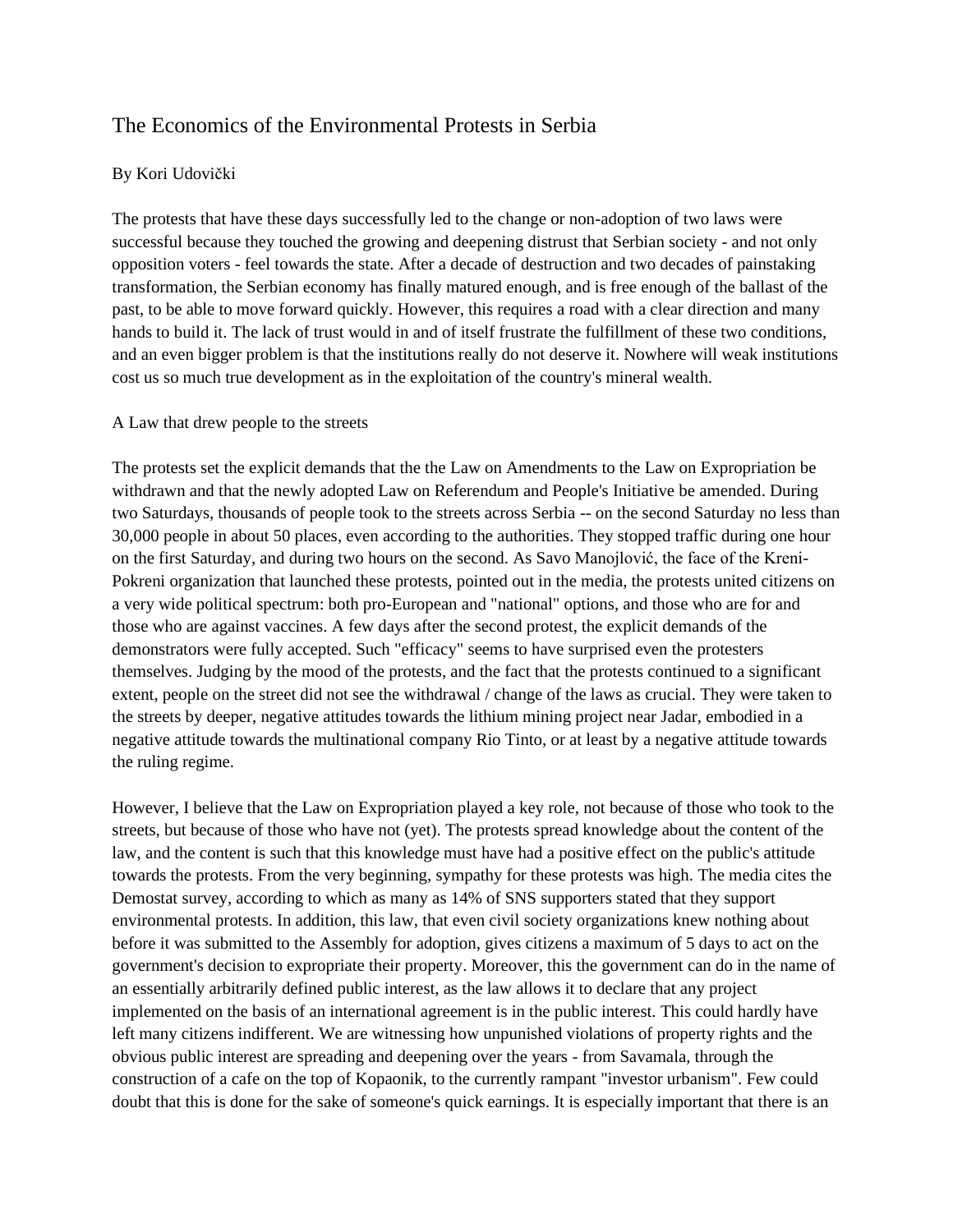increasing number of those who are discovering over the years that they are not protected from this, despite being members or supporters of the ruling party. The Law on Expropriation just explicitly told citizens something that is becoming clear to them even without being told - the next one can be any of us.

#### How protected is the public interest?

However, the story does not end with the return of the expropriation process to the current legal framework. There remains the problem of determining and protecting the public interest, be it with regard to the Jadar project or to any other project or policy. The citizens of Serbia do not know, and the necessary conditions for them to find out with confidence are not in place - what exactly is on the scales when it comes to investment projects? More importantly, even if a good project were adopted on paper, they would have good reasons not to trust the state to be able to ensure its consistent realization. Concerning environmental impacts and risks, it is the indiscriminate application of regulations and accountability of government institutions and not the reputation of a company, that must guarantee compliance with agreements, regulations and standards. And these institutions have failed incomparably easier tests in cases such as ensuring respect of environmental standards by mini-hydropower plants, thermal power plants, and other pollutants.

On the other side of the scales sits another complex assessment – that of the development effects of the project-- which then needs to be followed up by implementation. Manojlovic is right when he says that numerous mines have not visibly contributed to the development of many African countries. Actually, there is a risk of negative development effects. In economics, the so-called "Dutch disease" or "resource curse" phenomenon is well known; according to it countries that discover abundant natural resources often find themselves in a development dead end. The point is that the exploitation of mineral resources diverts labor, capital and political energy from economic activities, which could bring much greater development of knowledge and skills, to a larger number of people than mines. For the exploitation of resources to bring widespread benefits to a country's population, it is necessary to invest the earnings that it brings in a disciplined and wise way, ie. there should be strong protection against populist largesse. There is also a very real risk that large profits from mineral exploitation become fodder for the growth of corruption and state capture — as has happened for example in Angola or Congo. A full transparency of all contracts as well as a very public and clear control of financial flows are just the top of the institutional pyramid that must stand firm for this risk not to materialize.

Serbia fails these tests because they require radically more visibility ("transparency") of relation between the government and investors; it also requires the professionalism and accountability of thousands of people in a numerous small and large public services and organizations - inspections, research centers, departments for policy analysis in ministries. They should work according to their professional conscience, and they should be protected by the law and an independent judiciary. Instead, the highest government official in the country, the President of the Republic, in Gornji Nedeljice, not only freely gives obvious "election promises", but also seriously and convincingly utters material untruths (that the Law on Assembly cannot be returned for consideration if there are no provisions that he would deem unconstitutional). The recent buyer of the Institute Jaroslav Cerni, whose mandate is to protect watercourses in the name of the public interest, is a company under serious suspicions about the presence of conflict of interests. Even after eight years in power, people in the profession and trade are being